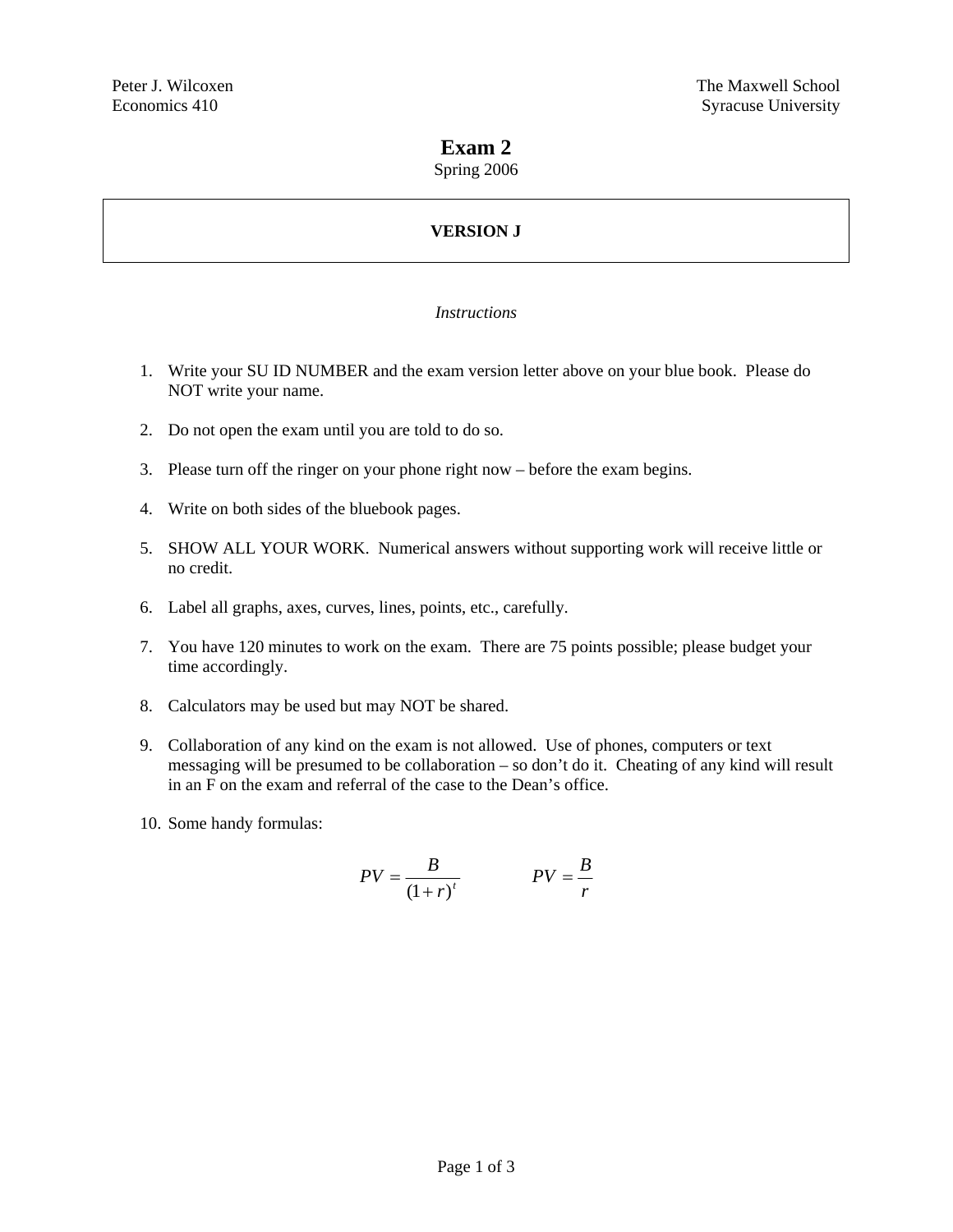#### **1 Measuring the Value of a Park (10 points)**

A state park currently charges no admission fee and is visited by 582 people each day. A researcher has interviewed a sample of the visitors and has concluded that they come from 6 geographic zones. She has collected the following data, where "Travel Cost" is the round-trip transportation cost of visiting the park:

| Zone | <b>Travel Cost</b> | <b>Population</b> | <b>Visitors</b> |
|------|--------------------|-------------------|-----------------|
|      | \$5                | 300               | 30              |
|      | \$10               | 900               | 72              |
| 3    | \$15               | 2000              | 120             |
|      | \$20               | 5000              | 200             |
|      | \$25               | 8000              | 160             |
|      | \$30               | 2,000             |                 |
|      |                    | <b>Total</b>      | 582             |

It is also known that the total number of visits to the park (including people from all zones) is given by an equation of the form: P=A-B\*Q, where P is the admission fee, Q is the number of visitors, and A and B are constants.

*Please calculate the number of people who would visit the park if a \$5 admission fee were imposed. Then use your result to calculate the daily value of the park.* 

#### **2 Risk Assessment (10 points)**

Suppose that a clinical study has been conducted of a particular pesticide. No epidemiological studies of the substance are available but a clinical trial on rats has been conducted. When 200 rats were exposed to 1000 mg (milligrams) of the chemical, 5 of them developed fatal cases of cancer. Right now, 200,000 people are exposed to the pesticide and the dose each person receives is 2 mg. The population's willingness to pay to save a statistical life is \$6 million. The dose-response function for this chemical is believed to be linear.

*Please calculate the value of reducing the dose received by each person to 1 mg.* 

#### **3 Allocating River Water (20 points)**

A town gets its drinking water from a nearby river. The marginal cost of the water is zero and the town's demand is given by:  $W2Pd = 2200 - 2*Qd$ . Five hundred (500) local residents also use the river for recreation (swimming, fishing and boating). Each one receives the following marginal benefits from Qs units of water left in the stream:  $MBi = 2 - (1/250)^*Qs$ . The quantity of water in the river is initially 1200 units. Water taken out of the river for drinking does not return to it, and cannot be used for recreation.

*Part (a): Please calculate the efficient allocation of water to the two uses.* 

*Part (b): Please calculate the net deadweight loss (inefficiency) that would occur if the river is common property and the town ignores recreation when deciding on Qd.*